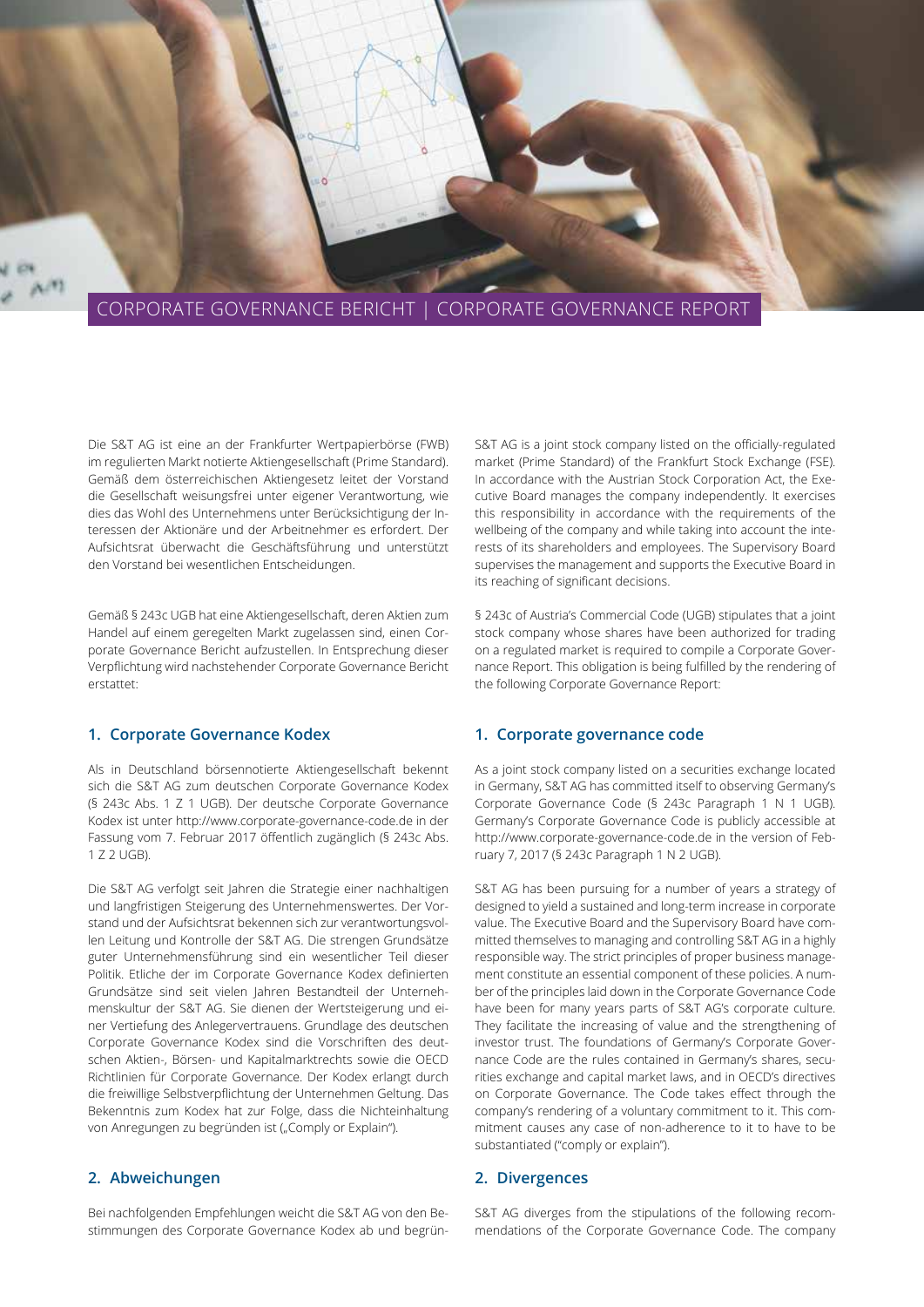det dies wie folgt (§ 243c Abs. 1 Z 3 UGB):

#### 2.1. Punkt 2.2.2. Corporate Governance Kodex

Es ist grundsätzlich vorgesehen, dass bei der Ausgabe neuer Aktien den Aktionären ein Ihrem Anteil am Grundkapital entsprechendes Bezugsrecht gewährt wird. Die S&T AG macht allerdings gemäß § 153 Abs. 3 ff AktG mitunter auch von ihrem Recht Gebrauch, im Rahmen der gesetzlichen Bestimmungen, insbesondere bei Kapitalerhöhungen gegen Sacheinlagen oder bei Barkapitalerhöhungen bis zu 10 Prozent des Grundkapitals, bei Vorliegen der gesetzlichen Voraussetzungen für einen Bezugsrechtsausschluss, das Bezugsrecht der bestehenden Aktionäre auszuschließen.

#### 2.2. Punkt 3.8. des Corporate Governance Kodex

Für Vorstand und Aufsichtsrat ist derzeit kein Selbstbehalt bei der D&O Versicherung vereinbart.

#### 2.3. Punkt 4.1.3., Satz 2 des Corporate Governance Kodex

Das an der Risikolage des Unternehmens ausgerichtete Compliance-System der S&T AG wird zur Mitte des zweiten Quartals 2018 um ein Hinweisgebersystem ergänzt. Dies soll Beschäftigten und Dritten die Möglichkeit eröffnen, mögliche Rechtsverstöße im Unternehmen an die Unternehmensführung über ein elektronisches Hinweisgebersystem geschützt und anonym zu melden. Da die technische Umsetzung derzeit noch nicht final abgeschlossen ist, wird vorsorglich eine Abweichung von Punkt 4.1.3. Satz 2 gemeldet.

## 2.4. Punkt 4.1.5. und Punkt 5.1.2. des Corporate Governance Kodex

Den auf Grund der Änderung des deutschen Aktiengesetzes definierten Bestimmungen bei der Besetzung von Führungsfunktionen und Organfunktionen durch Frauen kommt die S&T AG nicht durch Festlegung von Zielgrößen nach. Das österreichische Aktiengesetz sieht seit dem 1. Januar 2018 vor, dass bei börsennotierten Gesellschaften der Aufsichtsrat mindestens zu 30% aus Frauen bzw. Männern bestehen muss, sofern der Aufsichtsrat aus mehr als 6 Kapitalvertretern besteht und die Belegschaft zu mindestens aus 20% Arbeiternehmerinnen bzw. Arbeitnehmern. Der Aufsichtsrat der S&T AG besteht aus weniger als 6 Kapitalvertretern. Dennoch wird die S&T AG versuchen, die gesetzlichen Richtwerte bei neuen Wahlen in den Aufsichtsrat entsprechend zu berücksichtigen. Darüber hinaus erfolgt jegliche Besetzung von Führungs- und Organfunktionen in der S&T AG und ihren details its reasons for doing such as follows (§ 243c Paragraph 1 N 3 UGB):

#### 2.1. Point 2.2.2. of the Corporate Governance Code

A basic rule is that shareholders are to have a right of subscription to the shares being issued that is proportionate to their holdings of the company's share capital. In accordance with § 153 Paragraph 3 ff of the Stock Corporation Act (AktG) and as permitted by the legal regulations, with this particularly applying to increases in capital defrayed by contributions of non-financial assets or by cash that amount to up to 10% of the share capital, S&T AG avails itself of its right to exclude its shareholders' right of subscription.

#### 2.2. Point 3.8. of the Corporate Governance Code

No self-deduction has as of this writing been agreed upon for the D&O insurance policies covering the members of the Executive and Supervisory Boards.

#### 2.3. Point 4.1.3., Sentence 2 of the Corporate Governance Code

S&T AG's compliance system is oriented upon the risks that the company is facing. As of the middle of the second quarter of 2018, this system will be complemented by an electronically-based whistle blower platform. The latter is being created to provide staff and third parties with a way of reporting in an anonymous and thus protected way possible contraventions perpetrated in the company. As of this writing, the technical implementation of this notification system has not been completed. For that reason, in a precautionary move, a divergence from Point 4.1.3. Sentence 2 is being reported.

## 2.4. Point 4.1.5. and Point 5.1.2. of the Corporate Governance Code Germany's Stock Corporation Act establishes stipulations on the placement of women in positions of corporate leadership and of statutory control. S&T does not satisfy these stipulations by setting targets for such. In a move that took effect on January 1, 2018, Austria's Stock Corporation Act requires a minimum 30% representation by women or by men on the supervisory boards of publicly-listed companies, in cases in which such boards have more than six members, and in which the company in question has a staff that is comprised of at least 20% by women or by men. S&T AG's supervisory board has less than six members. Notwithstanding this, S&T AG will attempt to take into account the legallyimposed guidelines when conducting elections to appoint new members to the supervisory board. This is being complemented by S&T AG's observance of the principles of the fostering the ad-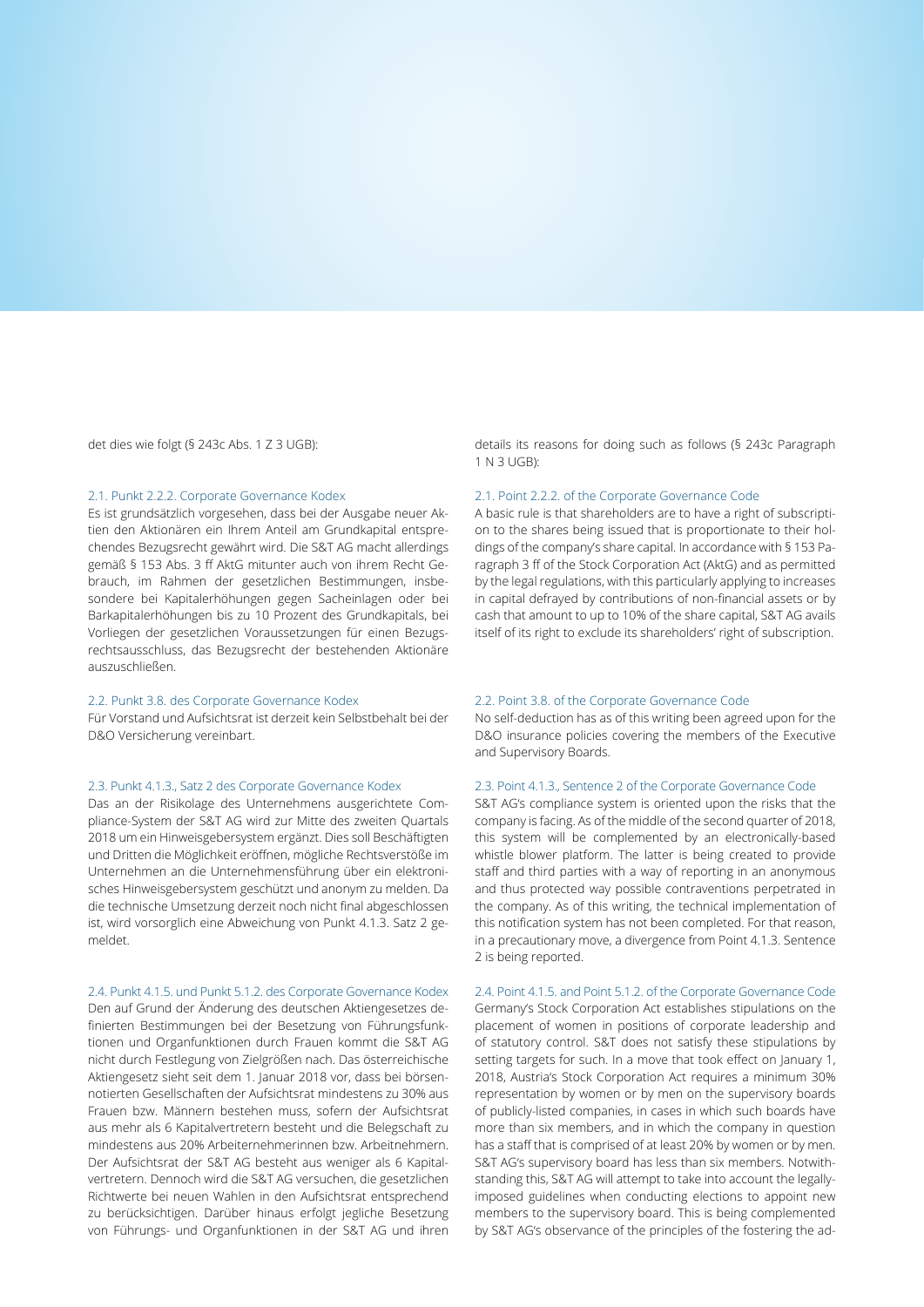Tochtergesellschaften gemäß dem Grundsatz der Frauenförderung und Gleichbehandlung.

### 2.5. Punkt 4.2.3. des Corporate Governance Kodex

Ziel der S&T AG ist es, das Unternehmen langfristig und nachhaltig zum Wohle aller Stakeholder weiter zu entwickeln. Um kurzfristigen Zielen und Projekten Rechnung zu tragen, sehen die variablen Vergütungsbestandteile auch kurzfristige, auf das aktuelle Geschäftsjahr bezogene Ziele vor, deren Bemessungsgrundlage sich am jeweiligen Finanzjahr orientiert. Darüber hinaus haben andere variable Vergütungsbestandteile, wie beispielsweise Aktienoptionen, längerfristigen Charakter.

### 2. 6. Punkt 4.2.5. und Punkt 5.4.6. des Corporate Governance Kodex

Der Lagebericht der Gesellschaft wird nach einschlägigen gesetzlichen Vorschriften aufgestellt. Eine Aufnahme eines gesonderten Vergütungsberichts wird als entbehrlich erachtet. Die Vergütungen sind im Konzernanhang detailliert dargestellt, auf die Anwendung der Mustertabellen des Corporate Governance Kodex sowie die Darstellung je Vorstandsmitglied wurde verzichtet.

### 2.7. Punkt 5.1.2. und Punkt 5.3.3. des Corporate Governance Kodex

Die Nachfolgeplanung wird vom gesamten Aufsichtsrat wahrgenommen. Der Aufsichtsrat der S&T AG besteht aus fünf Mitgliedern, so dass daher kein gesonderter Nominierungsausschuss eingerichtet wurde.

### 2.8. Punkt 5.1.2. und Punkt 5.4.1. des Corporate Governance Kodex

Die Nachfolgeplanung wird vom gesamten Aufsichtsrat wahrgenommen. Der Aufsichtsrat der S&T AG besteht aus fünf Mitgliedern, so dass daher kein gesonderter Nominierungsausschuss eingerichtet wurde.

#### 2.9. Punkt 5.2. und Punkt 5.3.2 des Corporate Governance Kodex

Aufsichtsrat und Prüfungsausschuss sind bei der S&T AG mit jeweils fünf Mitgliedern identisch. Der Aufsichtsratsvorsitzende übt auf Grund seiner Qualifikation und Erfahrung auch den Vorsitz im Prüfungsausschuss aus, was angesichts der Personenidentität zwischen Aufsichtsrat und Prüfungsausschuss für die S&T AG angemessen erscheint.

## **3. Vorstand und Aufsichtsrat (§ 243c Abs. 2 Z 1 UGB)**

## 3.1. Der Vorstand

Der Vorstand setzt sich zum 31. Dezember 2017 aus Herrn Dipl.- Ing. Hannes Niederhauser (CEO), geboren am 25. November 1962, Herrn MMag. Richard Neuwirth (CFO), geboren am 20. September 1978, Herrn Michael Jeske (COO), geboren am 10. Jänner 1971, Herrn Dr. Peter Sturz (COO), geboren am 31. Oktober 1958, und Herrn Carlos Queiroz (COO), geboren am 2. April 1954, zusammen.

Der Vorstand berät laufend über den aktuellen Geschäftsverlauf, trifft im Rahmen seiner Sitzungen die notwendigen Entscheidungen und fasst die erforderlichen Beschlüsse. Die Mitglieder

vancement of women and of equality of treatment when filling positions in the senior management and corporate institutions of the company and of its subsidiaries.

### 2.5. Point 4.2.3. of the Corporate Governance Code

The objective of the management of S&T AG is to cause the company to develop in a way sustainably benefiting all stakeholders over the long-term. To achieve the objectives set for the short term and to realize projects, the company has established variable components of remuneration. Some of these are oriented towards objectives that are short-term in nature, and that relate to the current financial year. Their bases of calculation are informed by the performance in this year. Such components are complemented by other variable components of remuneration that are longer term in nature. The latter include stock options.

### 2.6. Point 4.2.5. and Point 5.4.6. of the Corporate Governance Code

The management review of the company is compiled according to pertinent legal regulations. The incorporation of a discrete report on remuneration is regarded as not being essential. Remuneration paid is depicted in detail in the consolidated notes. These accounts refrain from the application of the sample charts contained in the Corporate Governance Code, and from the depiction of payment per member of the Executive Board.

### 2.7. Point 5.1.2. and Point 5.3.3. of the Corporate Governance Code

The planning of succession is undertaken by the Supervisory Board of S&T AG as a whole. As this body has five members, it has therefore refrained from establishing a separate Nominations Committee.

### 2.8. Point 5.1.2. and Point 5.4.1. of the Corporate Governance Code

S&T does not regard the institution of a discrete age of retirement for members of the Executive and Supervisory Boards as making sense or being efficacious. S&T AG regards the candidate's qualifications as being more important than the imposition of a recommended age of retirement.

### 2.9. Punkt 5.2. und Punkt 5.3.2 des Corporate Governance Kodex

The Supervisory Board and the Auditing Committee and its chairmen are identical. Each of these boards has the same five members. The chairman of the Supervisory Board's qualifications and stock of experience entitle him to also chair the Auditing Committee. The fact that the same persons make up in S&T AG both boards makes this appointment be appropriate.

# **3.Executive and Supervisory Boards (§ 243c paragraph 2 N 1 UGB)**

### 3.1. The Executive Board

As of December 31, 2017, the Executive Board was comprised of Dipl.-Ing. Hannes Niederhauser (CEO), born on November 25, 1962; MMag. Richard Neuwirth (CFO), born on September 20, 1978; Michael Jeske (COO), born on January 10, 1971; Dr. Peter Sturz (COO), born on October 31, 1958; and Carlos Queiroz (COO), born on April 2, 1954.

The Executive Board convenes on a regular basis to confer on the company's current business. During these meetings, it reaches the requisite decisions and passes the necessary resolutions.